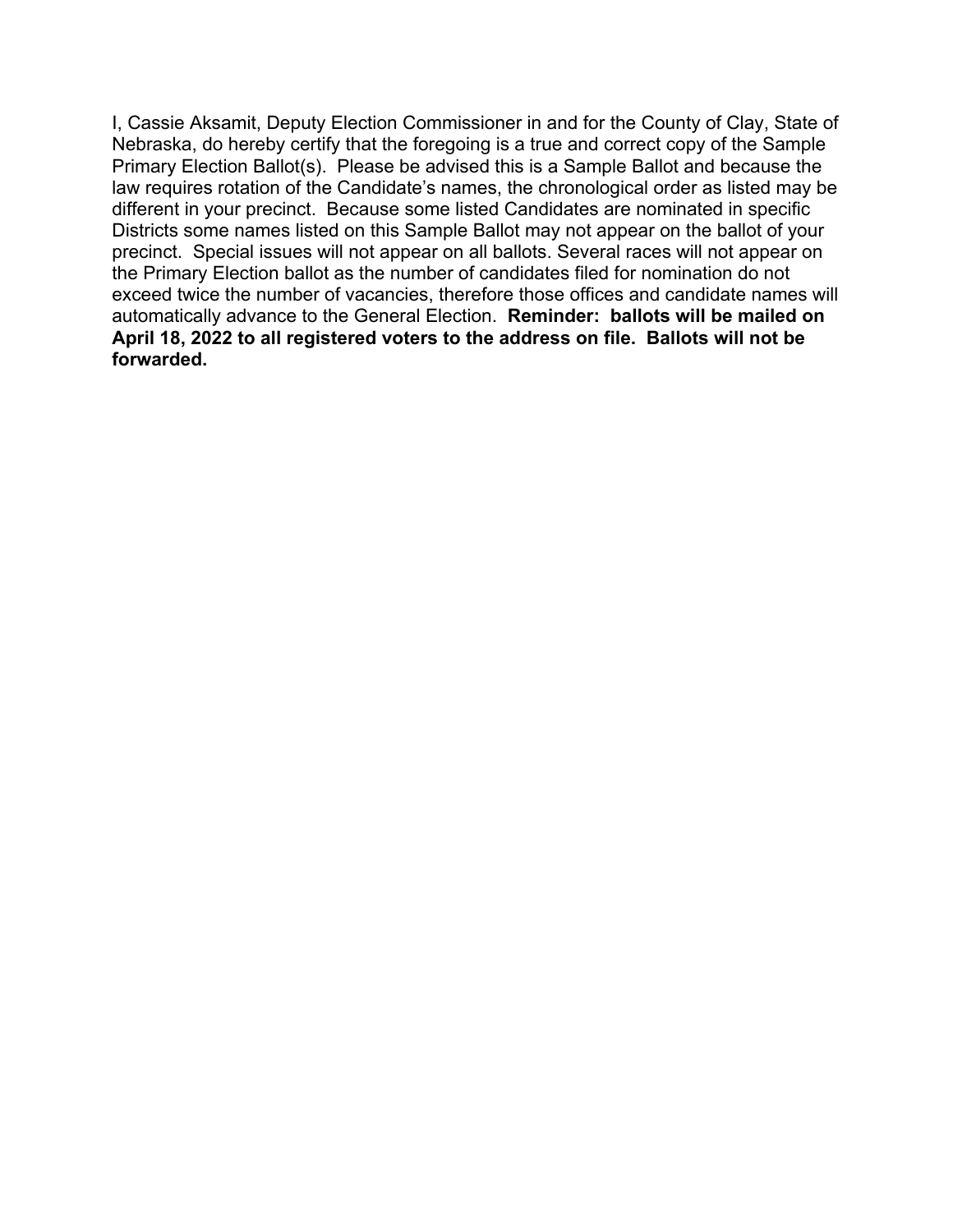|                                                                                                                                              | Republican Party, Sample Ballot, Primary Election, May 10, 2022                                                                                                                         |                                                                                                                                                                                                                                                                                                                                                                                                              |
|----------------------------------------------------------------------------------------------------------------------------------------------|-----------------------------------------------------------------------------------------------------------------------------------------------------------------------------------------|--------------------------------------------------------------------------------------------------------------------------------------------------------------------------------------------------------------------------------------------------------------------------------------------------------------------------------------------------------------------------------------------------------------|
| Clay County, Nebraska<br><b>INSTRUCTIONS TO VOTER</b>                                                                                        | State of Nebraska                                                                                                                                                                       | May 10, 2022                                                                                                                                                                                                                                                                                                                                                                                                 |
| The following are instructions on how to vote your                                                                                           | <b>STATE TICKET</b><br><b>For State Treasurer</b>                                                                                                                                       | <b>NONPARTISAN TICKET</b>                                                                                                                                                                                                                                                                                                                                                                                    |
| ballot. Please follow these instructions precisely,<br>otherwise, your ballot may not be counted.                                            | <b>Vote for ONE</b><br>John Murante<br>$\circ$                                                                                                                                          | For University of Nebraska Board of Regents<br>District 6 - Six Year Term<br><b>Vote for ONE</b>                                                                                                                                                                                                                                                                                                             |
| 1. Verify that there are initials of an election<br>official at the bottom of the ballot.<br>2. Verify that there are no voting marks on the | $\circ$<br>Paul Anderson                                                                                                                                                                | $\circ$ Paul R. Kenney                                                                                                                                                                                                                                                                                                                                                                                       |
| ballot.<br>3. Use a black ink pen to mark the ballot.<br>4. TO VOTE, you must darken the oval $(\bullet)$<br>completely.                     | $\circ$                                                                                                                                                                                 | $\circ$<br>Julie Hehnke                                                                                                                                                                                                                                                                                                                                                                                      |
| 5. To vote for a WRITE-IN candidate, write in the<br>name on the line provided AND darken the oval                                           |                                                                                                                                                                                         | $\circ$                                                                                                                                                                                                                                                                                                                                                                                                      |
| completely.                                                                                                                                  | For Attorney General<br><b>Vote for ONE</b>                                                                                                                                             |                                                                                                                                                                                                                                                                                                                                                                                                              |
|                                                                                                                                              | Jennifer Hicks<br>$\circ$                                                                                                                                                               | <b>Upper Big Blue NRD</b><br><b>For Board of Directors</b><br>Subdistrict 7                                                                                                                                                                                                                                                                                                                                  |
| 6. Do NOT cross out or erase. If you make a                                                                                                  | $\circ$<br>Mike Hilgers                                                                                                                                                                 | <b>Vote for ONE</b>                                                                                                                                                                                                                                                                                                                                                                                          |
| mistake, contact the County Clerk's office<br>at (402-762-3463) for instructions.<br>7. Place voted ballot into the brown return             | $\circ$<br>$\mathcal{L}^{\mathcal{L}}(\mathcal{L}^{\mathcal{L}})$ and $\mathcal{L}^{\mathcal{L}}(\mathcal{L}^{\mathcal{L}})$ and $\mathcal{L}^{\mathcal{L}}(\mathcal{L}^{\mathcal{L}})$ | $\circ$<br>Ronda L. Rich                                                                                                                                                                                                                                                                                                                                                                                     |
| envelope and complete, SIGN and seal the<br>envelope.                                                                                        |                                                                                                                                                                                         | $\circ$<br>Wayne A. Nestor                                                                                                                                                                                                                                                                                                                                                                                   |
| 8. Any person physically unable to sign the<br>envelope must make his/her "mark" and must<br>have an individual witness. Failure to          | <b>For Auditor of Public Accounts</b><br>Vote for ONE                                                                                                                                   | Anthony J. Bohaty<br>$\circ$                                                                                                                                                                                                                                                                                                                                                                                 |
| complete and sign the Return Identification<br>Envelope will cause the ballot to be rejected.                                                | $\circ$ Mike Foley                                                                                                                                                                      | $\circ$                                                                                                                                                                                                                                                                                                                                                                                                      |
| 9. Do NOT place more than ONE (1) voted<br>ballot into the return identification envelope.                                                   | $\circ$ Larry Anderson                                                                                                                                                                  |                                                                                                                                                                                                                                                                                                                                                                                                              |
| 10. Return Ballot by:<br>a. Hand Delivery - deliver the ballot to the<br>office of the County Clerk/Election                                 | $\circ$                                                                                                                                                                                 | <b>Upper Big Blue NRD</b>                                                                                                                                                                                                                                                                                                                                                                                    |
| Commissioner.<br>b. Mail - return ballot by mail.<br>c. Drop box located in the parking lot south                                            |                                                                                                                                                                                         | For Board of Directors-At Large<br><b>Vote for ONE</b>                                                                                                                                                                                                                                                                                                                                                       |
| of the courthouse.<br>11. Ballot MUST be in the possession of the                                                                            | <b>For Public Service Commissioner</b><br>District 4 - Six Year Term                                                                                                                    | <b>Becky Roesler</b><br>$\circ$                                                                                                                                                                                                                                                                                                                                                                              |
| County Clerk's office by 8:00 p.m. Central<br>Time on May 10, 2022.                                                                          | <b>Vote for ONE</b>                                                                                                                                                                     | Eugene R. Ulmer<br>$\circ$                                                                                                                                                                                                                                                                                                                                                                                   |
| <b>CONGRESSIONAL TICKET</b>                                                                                                                  | $\circ$ Rod Johnson                                                                                                                                                                     | Jacob Ericksen<br>$\circ$                                                                                                                                                                                                                                                                                                                                                                                    |
| <b>For Representative in Congress</b><br>District 3 - Two Year Term                                                                          | $\circ$ Eric Kamler                                                                                                                                                                     | $\circ$ Curtis Farrall                                                                                                                                                                                                                                                                                                                                                                                       |
| <b>Vote for ONE</b>                                                                                                                          | $\circ$                                                                                                                                                                                 | $\circ$ Teresa Otte                                                                                                                                                                                                                                                                                                                                                                                          |
| <b>Adrian Smith</b><br>$\circ$                                                                                                               |                                                                                                                                                                                         | $\circ$<br><u> 1989 - Jan Stein Stein Stein Stein Stein Stein Stein Stein Stein Stein Stein Stein Stein Stein Stein Stein S</u>                                                                                                                                                                                                                                                                              |
|                                                                                                                                              |                                                                                                                                                                                         |                                                                                                                                                                                                                                                                                                                                                                                                              |
| Mike Calhoun<br>$\circ$                                                                                                                      | <b>COUNTY TICKET</b>                                                                                                                                                                    |                                                                                                                                                                                                                                                                                                                                                                                                              |
| $\circ$                                                                                                                                      | <b>For County Sheriff</b><br>Vote for ONE                                                                                                                                               | <b>SCHOOL TICKET</b>                                                                                                                                                                                                                                                                                                                                                                                         |
|                                                                                                                                              | Jeffrey K. Franklin<br>$\circ$                                                                                                                                                          | For Lawrence Nelson School Board #65                                                                                                                                                                                                                                                                                                                                                                         |
| <b>STATE TICKET</b>                                                                                                                          | Chris Slocum<br>$\circ$                                                                                                                                                                 | <b>Vote for THREE</b>                                                                                                                                                                                                                                                                                                                                                                                        |
| <b>For Governor</b><br><b>Vote for ONE</b>                                                                                                   | $\circ$<br><u> 1989 - Jan Stein Stein Stein Stein Stein Stein Stein Stein Stein Stein Stein Stein Stein Stein Stein Stein S</u>                                                         | Colby Fox<br>$\circ$                                                                                                                                                                                                                                                                                                                                                                                         |
| ○ Michael Connely                                                                                                                            |                                                                                                                                                                                         | David Ochsner<br>$\circ$                                                                                                                                                                                                                                                                                                                                                                                     |
| <b>Brett Lindstrom</b><br>$\circ$                                                                                                            | <b>NONPARTISAN TICKET</b>                                                                                                                                                               | Alicia Kucera<br>$\circ$                                                                                                                                                                                                                                                                                                                                                                                     |
| Donna Nicole Carpenter<br>$\circ$                                                                                                            | For Member of the Legislature                                                                                                                                                           | David Theer<br>$\circ$                                                                                                                                                                                                                                                                                                                                                                                       |
| Lela McNinch<br>$\circ$                                                                                                                      | District 38<br>Vote for ONE                                                                                                                                                             | Ryan Schroer<br>$\circ$                                                                                                                                                                                                                                                                                                                                                                                      |
| Theresa Thibodeau<br>$\circ$                                                                                                                 | Tyler R. Cappel<br>$\circ$                                                                                                                                                              | Cole Epley<br>$\circ$                                                                                                                                                                                                                                                                                                                                                                                        |
| Jim Pillen<br>O                                                                                                                              | Dave Murman<br>$\circ$                                                                                                                                                                  | Taylor Lynch<br>$\circ$                                                                                                                                                                                                                                                                                                                                                                                      |
| <b>Troy Wentz</b><br>$\circ$                                                                                                                 | $\circ$                                                                                                                                                                                 | $\circ$<br><u> Alexandria (Carlo Carlo Carlo Carlo Carlo Carlo Carlo Carlo Carlo Carlo Carlo Carlo Carlo Carlo Carlo Carlo Ca</u>                                                                                                                                                                                                                                                                            |
| Charles W. Herbster                                                                                                                          |                                                                                                                                                                                         |                                                                                                                                                                                                                                                                                                                                                                                                              |
| <b>Breland Ridenour</b><br>$\circ$                                                                                                           | For Member of the State Board of Education                                                                                                                                              | $\begin{picture}(150,10) \put(0,0){\line(1,0){10}} \put(15,0){\line(1,0){10}} \put(15,0){\line(1,0){10}} \put(15,0){\line(1,0){10}} \put(15,0){\line(1,0){10}} \put(15,0){\line(1,0){10}} \put(15,0){\line(1,0){10}} \put(15,0){\line(1,0){10}} \put(15,0){\line(1,0){10}} \put(15,0){\line(1,0){10}} \put(15,0){\line(1,0){10}} \put(15,0){\line($<br><u> 1989 - Johann Barn, mars ann an t-</u><br>$\circ$ |
| $\circ$<br>the control of the control of the                                                                                                 | District 5<br><b>Vote for ONE</b>                                                                                                                                                       |                                                                                                                                                                                                                                                                                                                                                                                                              |
| For Secretary of State<br><b>Vote for ONE</b>                                                                                                | $\circ$ Kirk Penner                                                                                                                                                                     | <b>CITY TICKET</b>                                                                                                                                                                                                                                                                                                                                                                                           |
| $\circ$ Bob Evnen                                                                                                                            | Helen Raikes<br>$\circ$                                                                                                                                                                 | For Member of Sutton City Council - Ward 2                                                                                                                                                                                                                                                                                                                                                                   |
| <b>Rex Schroder</b><br>O                                                                                                                     | $\circ$                                                                                                                                                                                 | Vote for ONE                                                                                                                                                                                                                                                                                                                                                                                                 |
| Robert J. Borer<br>$\circ$                                                                                                                   |                                                                                                                                                                                         | Wendell E. Griess<br>$\bigcirc$                                                                                                                                                                                                                                                                                                                                                                              |
| $\circ$<br><u> 1989 - Jan Stein Stein Stein Stein Stein Stein Stein Stein Stein Stein Stein Stein Stein Stein Stein Stein S</u>              |                                                                                                                                                                                         | Laurie Sheridan<br>$\circ$                                                                                                                                                                                                                                                                                                                                                                                   |
|                                                                                                                                              |                                                                                                                                                                                         | $\circ$ Colt Pope                                                                                                                                                                                                                                                                                                                                                                                            |
|                                                                                                                                              |                                                                                                                                                                                         | O                                                                                                                                                                                                                                                                                                                                                                                                            |
|                                                                                                                                              |                                                                                                                                                                                         |                                                                                                                                                                                                                                                                                                                                                                                                              |
|                                                                                                                                              |                                                                                                                                                                                         |                                                                                                                                                                                                                                                                                                                                                                                                              |

<u> 1989 - Johann Barn, mars ann an t-Amhain Aonaich an t-Aonaich an t-Aonaich an t-Aonaich an t-Aonaich ann an t-</u>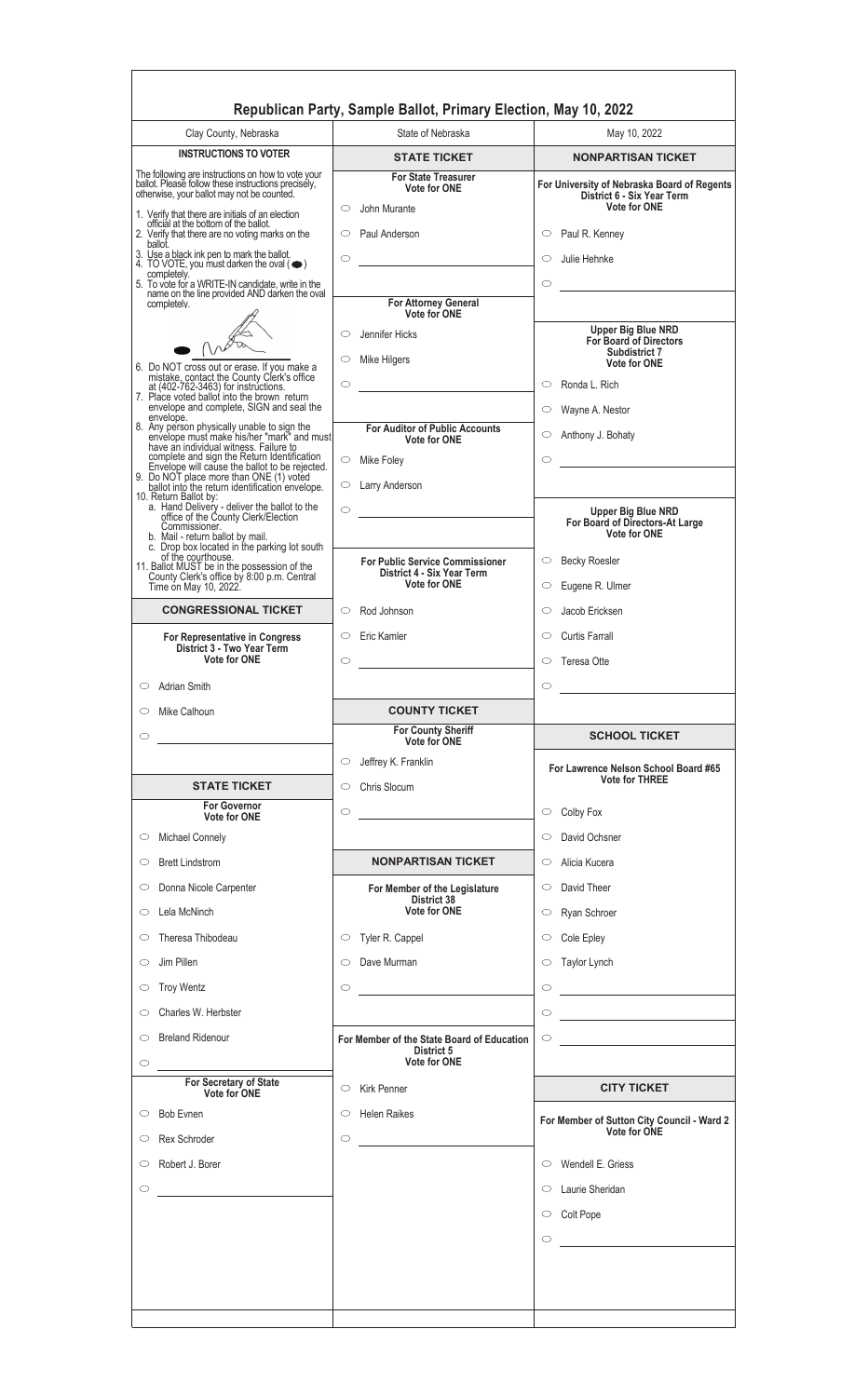|                                                                                                                                                                                                                                                               | Nonpartisan Republican, Sample Ballot, Primary Election, May 10, 2022 |              |
|---------------------------------------------------------------------------------------------------------------------------------------------------------------------------------------------------------------------------------------------------------------|-----------------------------------------------------------------------|--------------|
| Clay County, Nebraska                                                                                                                                                                                                                                         | State of Nebraska                                                     | May 10, 2022 |
| <b>INSTRUCTIONS TO VOTER</b><br>1. TO VOTE, YOU MUST DARKEN THE OVAL<br>COMPLETELY ( •• ).<br>2. Use a black ink pen to mark the ballot.<br>3. To vote for a WRITE-IN candidate, write in the<br>name on the line provided AND darken the<br>oval completely. |                                                                       |              |
| <b>4. DO NOT CROSS OUT OR ERASE.</b><br>If you make a mistake, Contact the County<br>Clerk's office at (402-762-3463) for<br>instructions.<br><b>5.</b> Please return this additional page of your<br>ballot in the same return identification<br>envelope.   |                                                                       |              |
| <b>CONGRESSIONAL TICKET</b>                                                                                                                                                                                                                                   |                                                                       |              |
| For Representative in Congress<br>District 3 - Two Year Term<br>Vote for ONE                                                                                                                                                                                  |                                                                       |              |
|                                                                                                                                                                                                                                                               |                                                                       |              |
| Adrian Smith                                                                                                                                                                                                                                                  |                                                                       |              |
| Mike Calhoun                                                                                                                                                                                                                                                  |                                                                       |              |
|                                                                                                                                                                                                                                                               |                                                                       |              |
|                                                                                                                                                                                                                                                               |                                                                       |              |
|                                                                                                                                                                                                                                                               |                                                                       |              |
|                                                                                                                                                                                                                                                               |                                                                       |              |
|                                                                                                                                                                                                                                                               |                                                                       |              |
|                                                                                                                                                                                                                                                               |                                                                       |              |
|                                                                                                                                                                                                                                                               |                                                                       |              |
|                                                                                                                                                                                                                                                               |                                                                       |              |
|                                                                                                                                                                                                                                                               |                                                                       |              |
|                                                                                                                                                                                                                                                               |                                                                       |              |
|                                                                                                                                                                                                                                                               |                                                                       |              |
|                                                                                                                                                                                                                                                               |                                                                       |              |
|                                                                                                                                                                                                                                                               |                                                                       |              |
|                                                                                                                                                                                                                                                               |                                                                       |              |
|                                                                                                                                                                                                                                                               |                                                                       |              |
|                                                                                                                                                                                                                                                               |                                                                       |              |
|                                                                                                                                                                                                                                                               |                                                                       |              |
|                                                                                                                                                                                                                                                               |                                                                       |              |
|                                                                                                                                                                                                                                                               |                                                                       |              |
|                                                                                                                                                                                                                                                               |                                                                       |              |
|                                                                                                                                                                                                                                                               |                                                                       |              |
|                                                                                                                                                                                                                                                               |                                                                       |              |
|                                                                                                                                                                                                                                                               |                                                                       |              |
|                                                                                                                                                                                                                                                               |                                                                       |              |
|                                                                                                                                                                                                                                                               |                                                                       |              |
|                                                                                                                                                                                                                                                               |                                                                       |              |
|                                                                                                                                                                                                                                                               |                                                                       |              |
|                                                                                                                                                                                                                                                               |                                                                       |              |
|                                                                                                                                                                                                                                                               |                                                                       |              |
|                                                                                                                                                                                                                                                               |                                                                       |              |
|                                                                                                                                                                                                                                                               |                                                                       |              |
|                                                                                                                                                                                                                                                               |                                                                       |              |
|                                                                                                                                                                                                                                                               |                                                                       |              |
|                                                                                                                                                                                                                                                               |                                                                       |              |
|                                                                                                                                                                                                                                                               |                                                                       |              |
|                                                                                                                                                                                                                                                               |                                                                       |              |
|                                                                                                                                                                                                                                                               |                                                                       |              |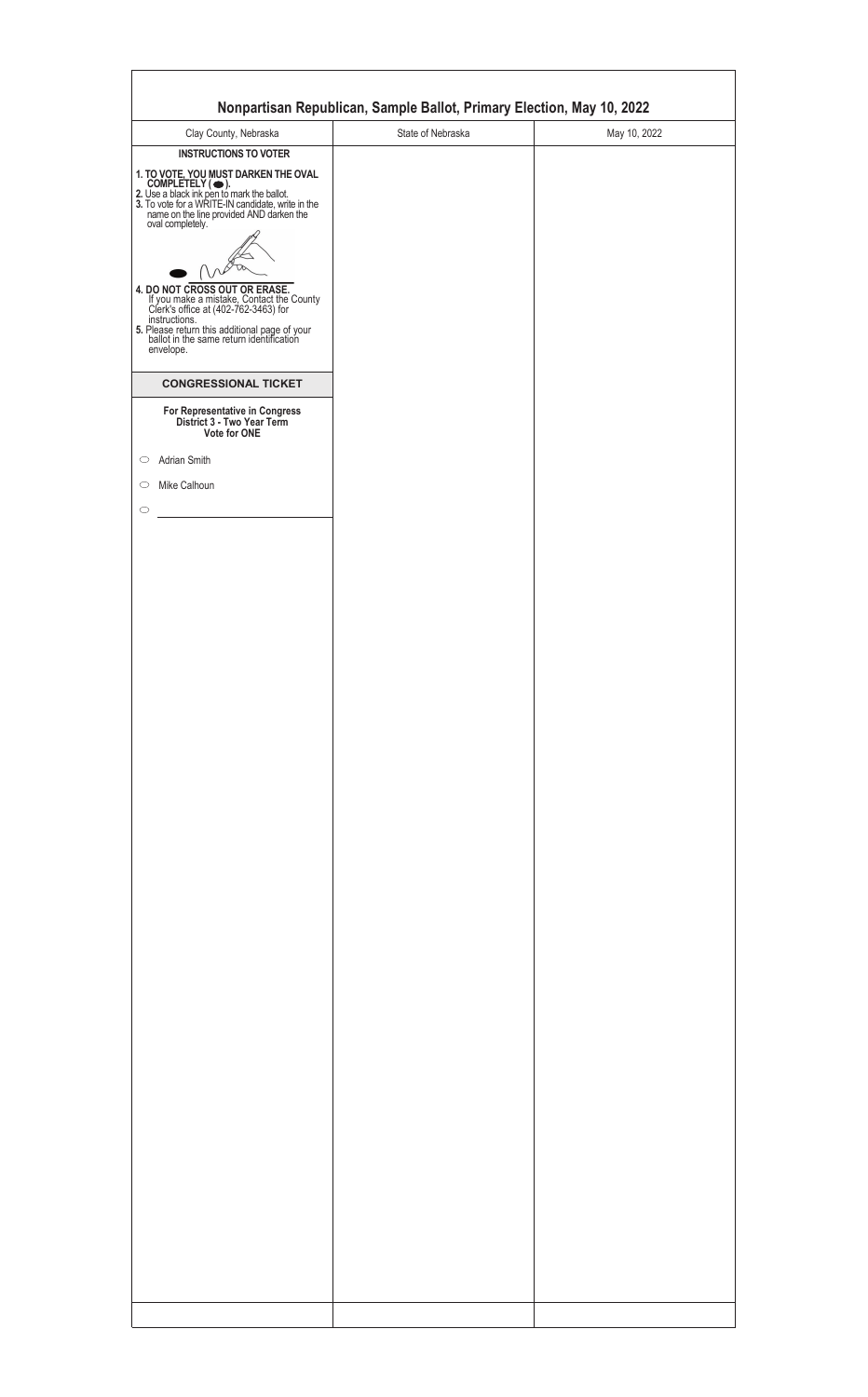|                                                                                                                                                                                                             | Democratic Party, Sample Ballot, Primary Election, May 10, 2022                           |                                                                                                                                                                                   |
|-------------------------------------------------------------------------------------------------------------------------------------------------------------------------------------------------------------|-------------------------------------------------------------------------------------------|-----------------------------------------------------------------------------------------------------------------------------------------------------------------------------------|
| Clay County, Nebraska                                                                                                                                                                                       | State of Nebraska                                                                         | May 10, 2022                                                                                                                                                                      |
| <b>INSTRUCTIONS TO VOTER</b>                                                                                                                                                                                | <b>STATE TICKET</b>                                                                       | <b>SCHOOL TICKET</b>                                                                                                                                                              |
| The following are instructions on how to vote your<br>ballot. Please follow these instructions precisely,<br>otherwise, your ballot may not be counted.<br>1. Verify that there are initials of an election | <b>For Auditor of Public Accounts</b><br><b>Vote for ONE</b>                              | For Lawrence Nelson School Board #65<br><b>Vote for THREE</b>                                                                                                                     |
| official at the bottom of the ballot.<br>2. Verify that there are no voting marks on the<br>ballot.                                                                                                         | $\circ$                                                                                   | $\circ$ Colby Fox                                                                                                                                                                 |
| 3. Use a black ink pen to mark the ballot.<br>4. TO VOTE, you must darken the oval $(\bullet)$<br>completely.                                                                                               |                                                                                           | $\circ$<br>David Ochsner                                                                                                                                                          |
| 5. To vote for a WRITE-IN candidate, write in the<br>name on the line provided AND darken the oval                                                                                                          | <b>For Public Service Commissioner</b><br>District 4 - Six Year Term                      | Alicia Kucera<br>$\circ$                                                                                                                                                          |
| completely.                                                                                                                                                                                                 | <b>Vote for ONE</b>                                                                       | David Theer<br>$\circ$                                                                                                                                                            |
|                                                                                                                                                                                                             | $\circ$<br><u> 1989 - Johann Barbara, martxa alemaniar a</u>                              | $\circ$<br>Ryan Schroer<br>Cole Epley<br>$\circ$                                                                                                                                  |
| 6. Do NOT cross out or erase. If you make a<br>mistake, contact the County Clerk's office<br>at (402-762-3463) for instructions.                                                                            | <b>NONPARTISAN TICKET</b>                                                                 | Taylor Lynch<br>$\circ$                                                                                                                                                           |
| 7. Place voted ballot into the brown return<br>envelope and complete, SIGN and seal the<br>envelope.                                                                                                        | For Member of the Legislature                                                             | $\mathcal{L}^{\mathcal{L}}(\mathcal{L}^{\mathcal{L}})$ and $\mathcal{L}^{\mathcal{L}}(\mathcal{L}^{\mathcal{L}})$ . In the contract of the $\mathcal{L}^{\mathcal{L}}$<br>$\circ$ |
| 8. Any person physically unable to sign the<br>envelope must make his/her_"mark" and must<br>have an individual witness. Failure to                                                                         | District 38<br><b>Vote for ONE</b>                                                        | $\circ$<br><u> 1980 - Johann Barbara, martxa a</u>                                                                                                                                |
| complete and sign the Return Identification                                                                                                                                                                 | $\circ$ Tyler R. Cappel                                                                   | $\circ$<br><u> 1989 - Jan Stein Stein Stein Stein Stein Stein Stein Stein Stein Stein Stein Stein Stein Stein Stein Stein S</u>                                                   |
| Envelope will cause the ballot to be rejected.<br>9. Do NOT place more than ONE (1) voted<br>ballot into the return identification envelope.<br>10. Return Ballot by:                                       | $\circ$ Dave Murman                                                                       |                                                                                                                                                                                   |
| a. Hand Delivery - deliver the ballot to the<br>office of the County Clerk/Election<br>Commissioner.                                                                                                        | $\circ$                                                                                   | <b>CITY TICKET</b>                                                                                                                                                                |
| b. Mail - return ballot by mail.<br>c. Drop box located in the parking lot south<br>of the courthouse.                                                                                                      |                                                                                           | For Member of Sutton City Council - Ward 2<br><b>Vote for ONE</b>                                                                                                                 |
| 11. Ballot MUST be in the possession of the<br>County Clerk's office by 8:00 p.m. Central<br>Time on May 10, 2022.                                                                                          | For Member of the State Board of Education<br>District 5<br>Vote for ONE                  | $\circ$ Wendell E. Griess                                                                                                                                                         |
| <b>CONGRESSIONAL TICKET</b>                                                                                                                                                                                 | $\circ$ Kirk Penner                                                                       | Laurie Sheridan<br>$\circ$                                                                                                                                                        |
| For Representative in Congress<br>District 3 - Two Year Term<br><b>Vote for ONE</b>                                                                                                                         | $\circ$ Helen Raikes<br>$\circ$                                                           | $\circ$ Colt Pope<br>$\circ$                                                                                                                                                      |
| David J. Else<br>$\circ$                                                                                                                                                                                    |                                                                                           |                                                                                                                                                                                   |
| Daniel M. Wik<br>$\circ$<br>$\circ$                                                                                                                                                                         | For University of Nebraska Board of Regents<br>District 6 - Six Year Term<br>Vote for ONE |                                                                                                                                                                                   |
|                                                                                                                                                                                                             | $\circ$ Paul R. Kenney                                                                    |                                                                                                                                                                                   |
| <b>STATE TICKET</b>                                                                                                                                                                                         | Julie Hehnke<br>$\circ$                                                                   |                                                                                                                                                                                   |
| <b>For Governor</b><br><b>Vote for ONE</b>                                                                                                                                                                  | $\circ$<br><u> 1989 - Jan Stein Stein, fransk politik (</u>                               |                                                                                                                                                                                   |
| Carol Blood<br>$\circ$                                                                                                                                                                                      | <b>Upper Big Blue NRD</b><br>For Board of Directors<br>Subdistrict 7                      |                                                                                                                                                                                   |
| Roy A. Harris<br>$\circ$                                                                                                                                                                                    | Vote for ONE                                                                              |                                                                                                                                                                                   |
| $\circ$                                                                                                                                                                                                     | $\circ$ Ronda L. Rich                                                                     |                                                                                                                                                                                   |
|                                                                                                                                                                                                             | Wayne A. Nestor<br>$\circ$<br>Anthony J. Bohaty<br>$\circ$                                |                                                                                                                                                                                   |
| For Secretary of State<br>Vote for ONE                                                                                                                                                                      | $\circ$                                                                                   |                                                                                                                                                                                   |
| $\circ$                                                                                                                                                                                                     |                                                                                           |                                                                                                                                                                                   |
|                                                                                                                                                                                                             | <b>Upper Big Blue NRD</b>                                                                 |                                                                                                                                                                                   |
| <b>For State Treasurer</b>                                                                                                                                                                                  | For Board of Directors-At Large<br>Vote for ONE                                           |                                                                                                                                                                                   |
| <b>Vote for ONE</b>                                                                                                                                                                                         | <b>Becky Roesler</b><br>$\circ$                                                           |                                                                                                                                                                                   |
| $\circ$                                                                                                                                                                                                     | Eugene R. Ulmer<br>$\circ$                                                                |                                                                                                                                                                                   |
|                                                                                                                                                                                                             | Jacob Ericksen<br>$\circ$                                                                 |                                                                                                                                                                                   |
| For Attorney General<br>Vote for ONE                                                                                                                                                                        | <b>Curtis Farrall</b><br>$\circ$                                                          |                                                                                                                                                                                   |
| $\circ$                                                                                                                                                                                                     | $\circ$ Teresa Otte<br>$\circ$                                                            |                                                                                                                                                                                   |
|                                                                                                                                                                                                             |                                                                                           |                                                                                                                                                                                   |
|                                                                                                                                                                                                             |                                                                                           |                                                                                                                                                                                   |
|                                                                                                                                                                                                             |                                                                                           |                                                                                                                                                                                   |
|                                                                                                                                                                                                             |                                                                                           |                                                                                                                                                                                   |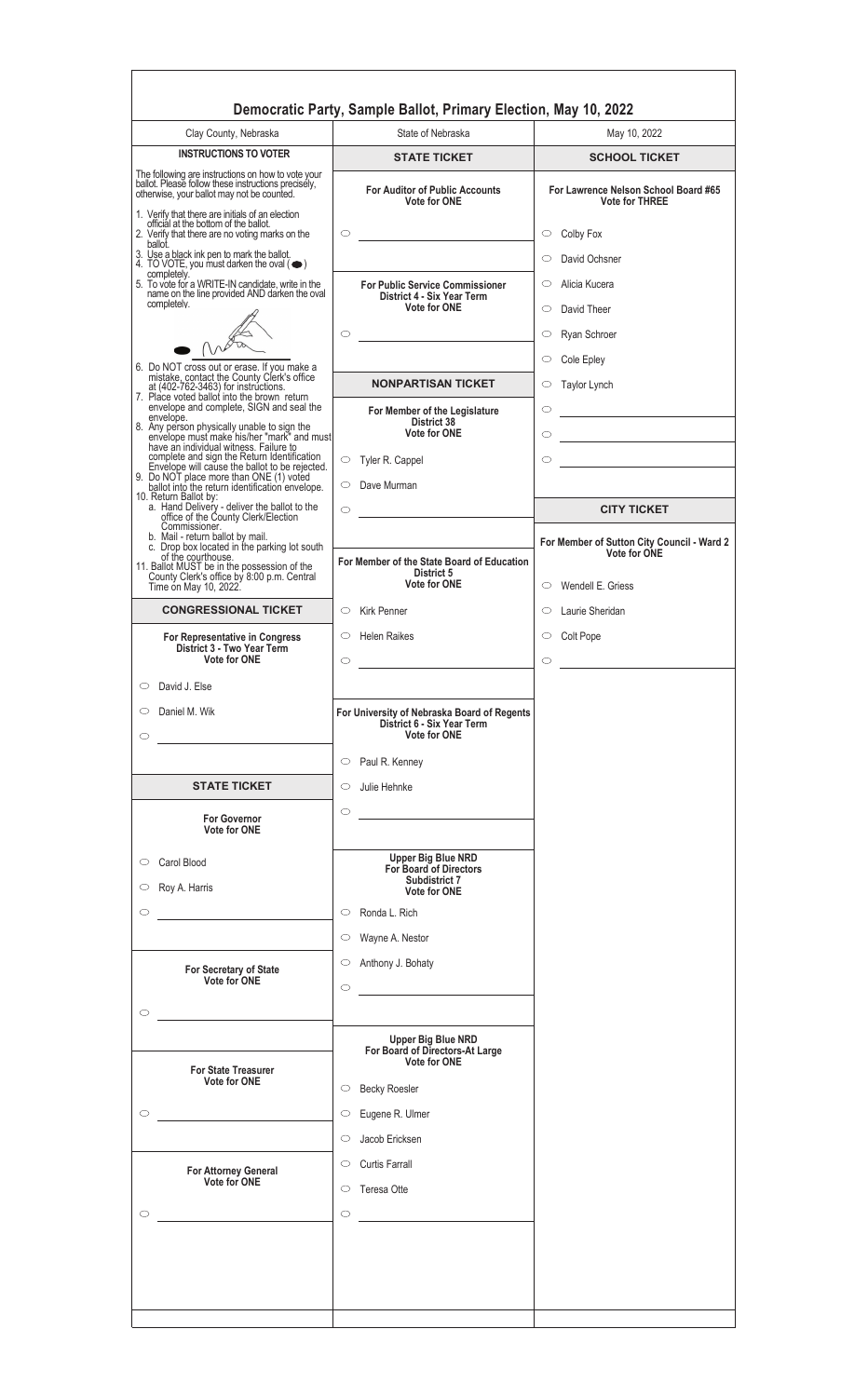| Clay County, Nebraska                                                                                                                                                 | State of Nebraska                                                                                                                                      | May 10, 2022                                                             |
|-----------------------------------------------------------------------------------------------------------------------------------------------------------------------|--------------------------------------------------------------------------------------------------------------------------------------------------------|--------------------------------------------------------------------------|
| <b>INSTRUCTIONS TO VOTER</b>                                                                                                                                          | <b>STATE TICKET</b>                                                                                                                                    | <b>SCHOOL TICKET</b>                                                     |
| The following are instructions on how to vote your<br>ballot. Please follow these instructions precisely,<br>otherwise, your ballot may not be counted.               | <b>For Auditor of Public Accounts</b><br><b>Vote for ONE</b>                                                                                           | For Lawrence Nelson School Board #65<br><b>Vote for THREE</b>            |
| 1. Verify that there are initials of an election<br>official at the bottom of the ballot.<br>2. Verify that there are no voting marks on the<br>ballot.               | $\circ$ Gene Siadek                                                                                                                                    | Colby Fox<br>$\circ$                                                     |
| 3. Use a black ink pen to mark the ballot.<br>4. TO VOTE, you must darken the oval $(\bullet)$<br>completely.                                                         | $\circ$<br><u> 1980 - Johann Barbara, martxa a</u>                                                                                                     | David Ochsner<br>$\circ$<br>$\circlearrowright$                          |
| 5. To vote for a WRITE-IN candidate, write in the<br>name on the line provided AND darken the oval<br>completely.                                                     |                                                                                                                                                        | Alicia Kucera                                                            |
|                                                                                                                                                                       | <b>For Public Service Commissioner</b><br>District 4 - Six Year Term<br><b>Vote for ONE</b>                                                            | David Theer<br>$\circ$<br>Ryan Schroer<br>$\circ$                        |
|                                                                                                                                                                       | $\circ$                                                                                                                                                | Cole Epley<br>$\circ$                                                    |
| 6. Do NOT cross out or erase. If you make a<br>mistake, contact the County Clerk's office<br>at (402-762-3463) for instructions.                                      |                                                                                                                                                        | Taylor Lynch<br>$\circ$                                                  |
| 7. Place voted ballot into the brown return<br>envelope and complete, SIGN and seal the                                                                               | <b>NONPARTISAN TICKET</b>                                                                                                                              | $\circ$                                                                  |
| envelope.<br>8. Any person physically unable to sign the<br>envelope must make his/her_"mark" and must                                                                | For Member of the Legislature                                                                                                                          | $\circ$<br><u> 1980 - Johann Barn, mars an t-Amerikaansk politiker (</u> |
| have an individual witness. Failure to<br>complete and sign the Return Identification                                                                                 | District 38<br><b>Vote for ONE</b>                                                                                                                     | $\circ$                                                                  |
| Envelope will cause the ballot to be rejected.<br>9. Do NOT place more than ONE (1) voted<br>ballot into the return identification envelope.<br>10. Return Ballot by: | $\circ$ Tyler R. Cappel                                                                                                                                |                                                                          |
| a. Hand Delivery - deliver the ballot to the<br>office of the County Clerk/Election<br>Commissioner.                                                                  | $\circ$ Dave Murman<br>$\circ$<br><u> 1989 - Jan Stein Stein Stein Stein Stein Stein Stein Stein Stein Stein Stein Stein Stein Stein Stein Stein S</u> | <b>CITY TICKET</b>                                                       |
| b. Mail - return ballot by mail.<br>c. Drop box located in the parking lot south<br>of the courthouse.                                                                |                                                                                                                                                        | For Member of Sutton City Council - Ward 2<br><b>Vote for ONE</b>        |
| 11. Ballot MUST be in the possession of the<br>County Clerk's office by 8:00 p.m. Central<br>Time on May 10, 2022.                                                    | For Member of the State Board of Education                                                                                                             | $\circ$ Wendell E. Griess                                                |
| <b>CONGRESSIONAL TICKET</b>                                                                                                                                           | District 5<br><b>Vote for ONE</b>                                                                                                                      | Laurie Sheridan<br>$\circ$                                               |
| For Representative in Congress                                                                                                                                        | $\circ$ Kirk Penner                                                                                                                                    | $\circ$ Colt Pope                                                        |
| District 3 - Two Year Term<br><b>Vote for ONE</b>                                                                                                                     | $\circ$ Helen Raikes                                                                                                                                   |                                                                          |
|                                                                                                                                                                       |                                                                                                                                                        | O                                                                        |
| $\circ$                                                                                                                                                               | $\circ$                                                                                                                                                |                                                                          |
|                                                                                                                                                                       |                                                                                                                                                        |                                                                          |
| <b>STATE TICKET</b>                                                                                                                                                   | For University of Nebraska Board of Regents<br>District 6 - Six Year Term                                                                              |                                                                          |
| <b>For Governor</b><br>Vote for ONE                                                                                                                                   | <b>Vote for ONE</b>                                                                                                                                    |                                                                          |
|                                                                                                                                                                       | $\circ$ Paul R. Kenney                                                                                                                                 |                                                                          |
| Scott Zimmerman<br>$\circ$                                                                                                                                            | Julie Hehnke<br>$\circ$                                                                                                                                |                                                                          |
| $\circ$                                                                                                                                                               | $\circ$                                                                                                                                                |                                                                          |
|                                                                                                                                                                       | <b>Upper Big Blue NRD</b>                                                                                                                              |                                                                          |
| For Secretary of State<br>Vote for ONE                                                                                                                                | For Board of Directors<br>Subdistrict 7<br><b>Vote for ONE</b>                                                                                         |                                                                          |
| $\circ$                                                                                                                                                               | Ronda L. Rich<br>$\circ$                                                                                                                               |                                                                          |
|                                                                                                                                                                       | Wayne A. Nestor<br>$\circ$                                                                                                                             |                                                                          |
| <b>For State Treasurer</b><br><b>Vote for ONE</b>                                                                                                                     | Anthony J. Bohaty<br>$\circ$<br>$\circ$                                                                                                                |                                                                          |
| $\circ$ Katrina Tomsen                                                                                                                                                |                                                                                                                                                        |                                                                          |
| $\circ$                                                                                                                                                               | <b>Upper Big Blue NRD</b>                                                                                                                              |                                                                          |
|                                                                                                                                                                       | For Board of Directors-At Large<br>Vote for ONE                                                                                                        |                                                                          |
| <b>For Attorney General</b>                                                                                                                                           | <b>Becky Roesler</b><br>$\circ$                                                                                                                        |                                                                          |
| Vote for ONE                                                                                                                                                          | Eugene R. Ulmer<br>$\circ$                                                                                                                             |                                                                          |
|                                                                                                                                                                       | Jacob Ericksen<br>$\circ$                                                                                                                              |                                                                          |
| $\circ$                                                                                                                                                               |                                                                                                                                                        |                                                                          |
|                                                                                                                                                                       | <b>Curtis Farrall</b><br>$\circ$                                                                                                                       |                                                                          |
|                                                                                                                                                                       | $\circ$ Teresa Otte                                                                                                                                    |                                                                          |
|                                                                                                                                                                       | $\circ$                                                                                                                                                |                                                                          |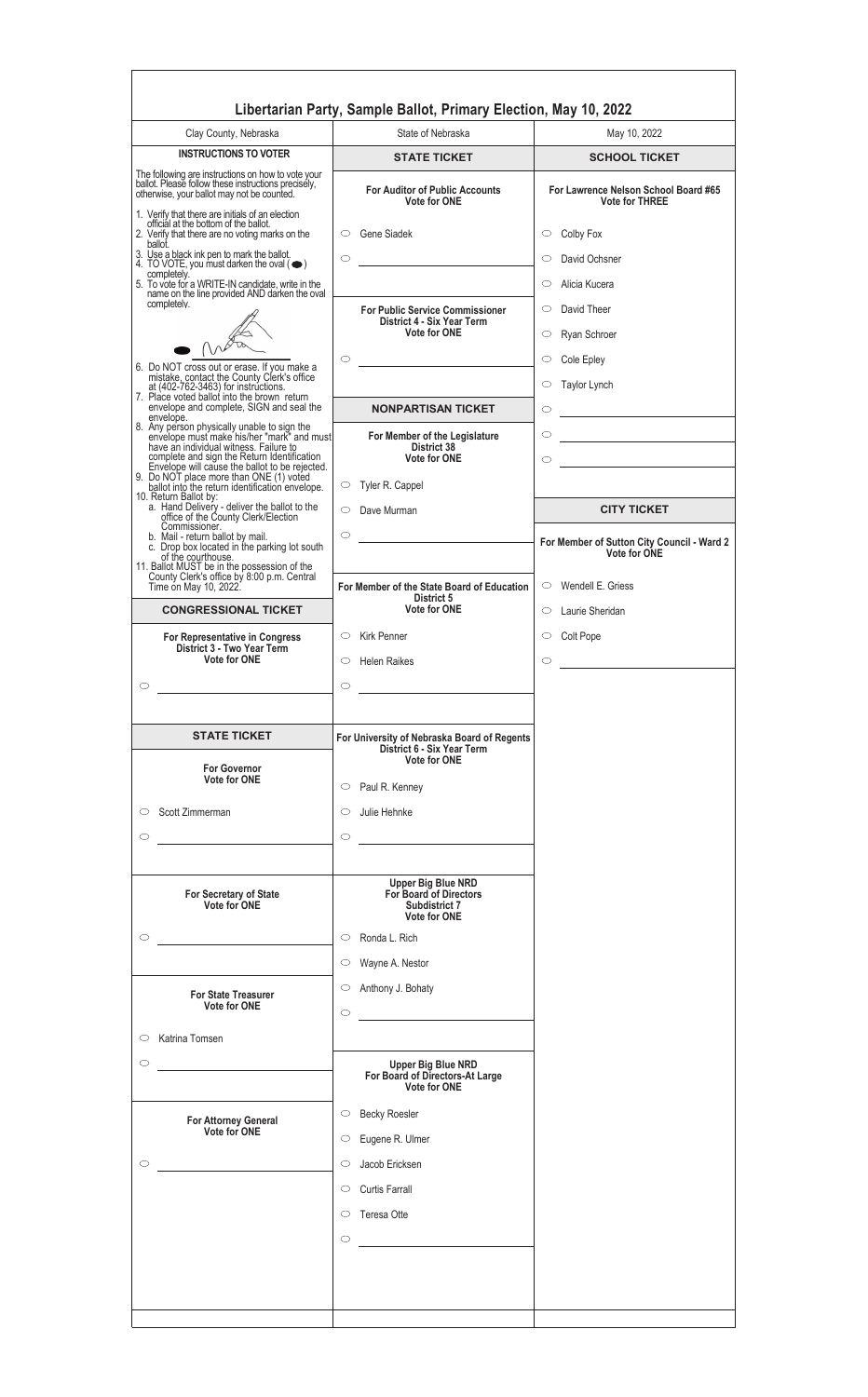| Clay County, Nebraska                                                                                                                                                                       | State of Nebraska                                                                           | May 10, 2022                                                      |
|---------------------------------------------------------------------------------------------------------------------------------------------------------------------------------------------|---------------------------------------------------------------------------------------------|-------------------------------------------------------------------|
| <b>INSTRUCTIONS TO VOTER</b>                                                                                                                                                                | <b>STATE TICKET</b>                                                                         | <b>SCHOOL TICKET</b>                                              |
| The following are instructions on how to vote your<br>ballot. Please follow these instructions precisely,<br>otherwise, your ballot may not be counted.                                     | <b>For Auditor of Public Accounts</b><br><b>Vote for ONE</b>                                | For Lawrence Nelson School Board #65<br><b>Vote for THREE</b>     |
| 1. Verify that there are initials of an election<br>official at the bottom of the ballot.<br>2. Verify that there are no voting marks on the<br>ballot.                                     | $\circ$ L. Leroy Lopez                                                                      | Colby Fox<br>$\circ$                                              |
| 3. Use a black ink pen to mark the ballot.<br>4. TO VOTE, you must darken the oval $(\bullet)$<br>completely.                                                                               | $\circ$<br><u> 1989 - Andrea Station Barbara, amerikan per</u>                              | David Ochsner<br>$\circ$                                          |
| 5. To vote for a WRITE-IN candidate, write in the<br>name on the line provided AND darken the oval                                                                                          |                                                                                             | Alicia Kucera<br>$\circ$                                          |
| completely.                                                                                                                                                                                 | <b>For Public Service Commissioner</b><br>District 4 - Six Year Term<br><b>Vote for ONE</b> | David Theer<br>$\circ$<br>Ryan Schroer<br>$\circ$                 |
|                                                                                                                                                                                             | $\circ$                                                                                     | Cole Epley<br>$\circ$                                             |
| 6. Do NOT cross out or erase. If you make a<br>mistake, contact the County Clerk's office<br>at (402-762-3463) for instructions.                                                            |                                                                                             | Taylor Lynch<br>$\circ$                                           |
| 7. Place voted ballot into the brown return<br>envelope and complete, SIGN and seal the                                                                                                     | <b>NONPARTISAN TICKET</b>                                                                   |                                                                   |
| envelope.<br>8. Any person physically unable to sign the<br>envelope must make his/her_"mark" and must                                                                                      |                                                                                             | $\circ$                                                           |
| have an individual witness. Failure to                                                                                                                                                      | For Member of the Legislature<br>District 38                                                | $\circ$                                                           |
| complete and sign the Return Identification<br>Envelope will cause the ballot to be rejected.<br>9. Do NOT place more than ONE (1) voted<br>ballot into the return identification envelope. | <b>Vote for ONE</b><br>$\circ$ Tyler R. Cappel                                              | $\circ$                                                           |
| 10. Return Ballot by:<br>a. Hand Delivery - deliver the ballot to the<br>office of the County Clerk/Election                                                                                | $\circ$ Dave Murman                                                                         | <b>CITY TICKET</b>                                                |
| Commissioner.<br>b. Mail - return ballot by mail.<br>c. Drop box located in the parking lot south<br>of the courthouse.                                                                     | $\circ$<br><u> 1989 - Jan Barbara Barbara, masa ka</u>                                      | For Member of Sutton City Council - Ward 2<br><b>Vote for ONE</b> |
| 11. Ballot MUST be in the possession of the<br>County Clerk's office by 8:00 p.m. Central                                                                                                   |                                                                                             |                                                                   |
| Time on May 10, 2022.                                                                                                                                                                       | For Member of the State Board of Education<br>District 5                                    | $\circ$ Wendell E. Griess                                         |
| <b>CONGRESSIONAL TICKET</b>                                                                                                                                                                 | <b>Vote for ONE</b>                                                                         | Laurie Sheridan<br>$\circ$                                        |
| For Representative in Congress<br>District 3 - Two Year Term                                                                                                                                | $\circ$ Kirk Penner                                                                         | $\circ$ Colt Pope                                                 |
| <b>Vote for ONE</b>                                                                                                                                                                         | $\circ$ Helen Raikes                                                                        | O                                                                 |
| Mark Elworth Jr.<br>$\circ$                                                                                                                                                                 | $\circ$                                                                                     |                                                                   |
| $\circ$                                                                                                                                                                                     |                                                                                             |                                                                   |
|                                                                                                                                                                                             | For University of Nebraska Board of Regents<br>District 6 - Six Year Term                   |                                                                   |
| <b>STATE TICKET</b>                                                                                                                                                                         | <b>Vote for ONE</b>                                                                         |                                                                   |
| <b>For Governor</b>                                                                                                                                                                         | $\circ$ Paul R. Kenney                                                                      |                                                                   |
| <b>Vote for ONE</b>                                                                                                                                                                         | Julie Hehnke<br>$\circ$                                                                     |                                                                   |
| $\circ$                                                                                                                                                                                     | $\circ$<br><u> 1980 - Andrea Station Books, amerikansk politik (d. 1980)</u>                |                                                                   |
|                                                                                                                                                                                             |                                                                                             |                                                                   |
| For Secretary of State<br>Vote for ONE                                                                                                                                                      | <b>Upper Big Blue NRD</b><br>For Board of Directors<br>Subdistrict 7<br><b>Vote for ONE</b> |                                                                   |
| $\circ$                                                                                                                                                                                     | Ronda L. Rich<br>$\circ$                                                                    |                                                                   |
|                                                                                                                                                                                             | Wayne A. Nestor<br>$\circ$                                                                  |                                                                   |
|                                                                                                                                                                                             | Anthony J. Bohaty<br>$\circ$                                                                |                                                                   |
| <b>For State Treasurer</b><br><b>Vote for ONE</b>                                                                                                                                           |                                                                                             |                                                                   |
|                                                                                                                                                                                             | $\circ$                                                                                     |                                                                   |
| $\circ$                                                                                                                                                                                     |                                                                                             |                                                                   |
|                                                                                                                                                                                             | <b>Upper Big Blue NRD</b><br>For Board of Directors-At Large                                |                                                                   |
| <b>For Attorney General</b><br>Vote for ONE                                                                                                                                                 | Vote for ONE<br><b>Becky Roesler</b><br>$\circ$                                             |                                                                   |
| $\circ$ Larry Bolinger                                                                                                                                                                      | Eugene R. Ulmer<br>$\circ$                                                                  |                                                                   |
| $\circ$                                                                                                                                                                                     | Jacob Ericksen<br>$\circ$                                                                   |                                                                   |
|                                                                                                                                                                                             | Curtis Farrall                                                                              |                                                                   |
|                                                                                                                                                                                             | $\circ$                                                                                     |                                                                   |
|                                                                                                                                                                                             | $\circ$ Teresa Otte                                                                         |                                                                   |
|                                                                                                                                                                                             | $\circ$                                                                                     |                                                                   |
|                                                                                                                                                                                             |                                                                                             |                                                                   |
|                                                                                                                                                                                             |                                                                                             |                                                                   |

<u> 1980 - Johann Barbara, martxa alemaniar a</u>